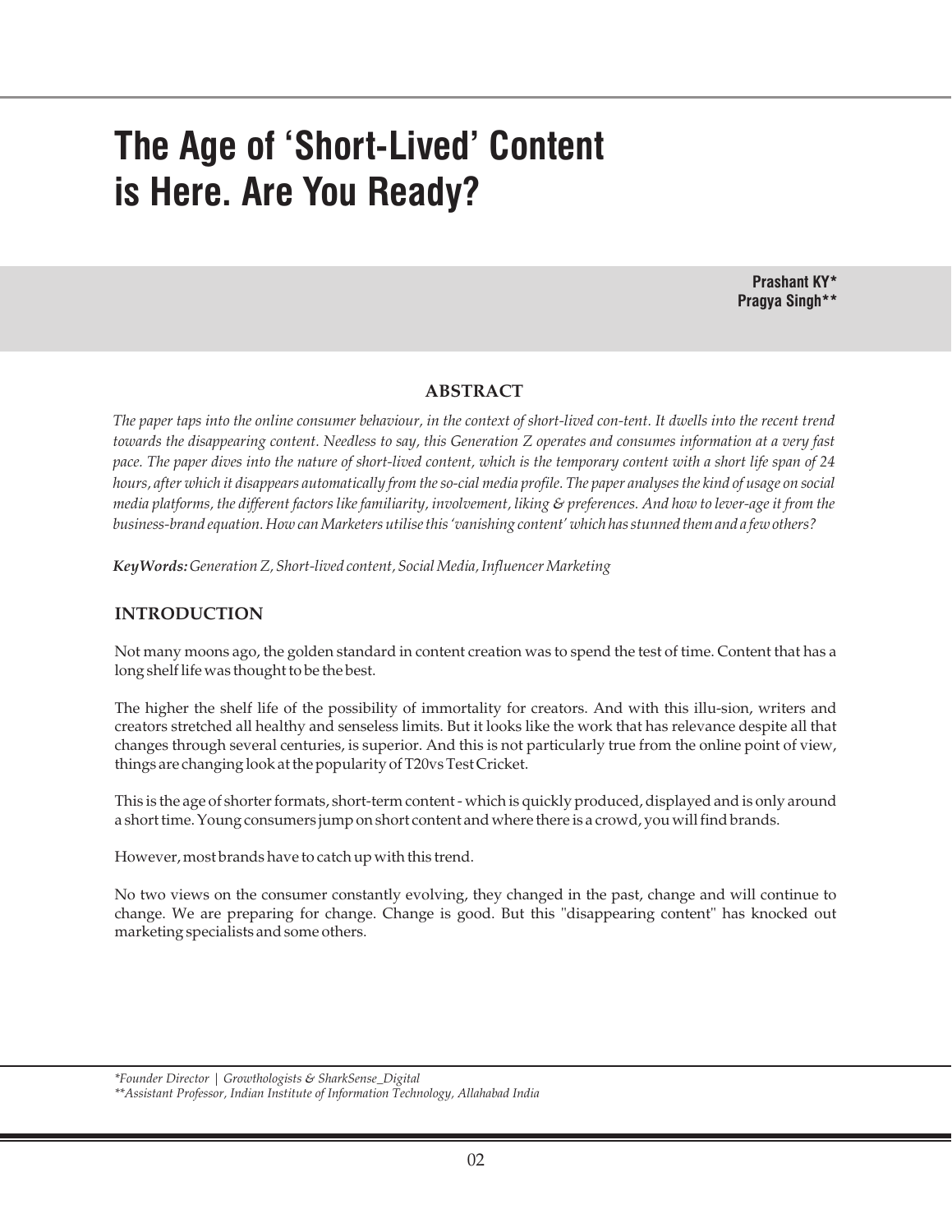

#### **Why is this happening?**

Internet with smartphones has transformed the dynamics of consumption and pur-chase of things. Waiting and slow-motion are things from the past. The mobile has created a new consumer behavior.



Average days with Stories within a month by profile size

This new behavior is called and identified as behavior of micro-moments. What it means, people are turning to a device (especially a smartphone) - to act on the need to learn something, to share something, looking, look at something or buy something. Publish spiritual liners, funny videos or informative tutorials are other activities they perform on the key.

This new behavior has propelled the advent of Short-lived content.

#### **What is it?**

Content that is quickly produced, displayed and is only around a short time. "In the moment," live "images that disappear after 24 hours.

This type of quick content is also called vertical content, which is particularly popular with the millennium. According to the Mary Meeker 2015 Internet Trend Report, vertical visualization has been multiplied by five, 5% in 2010 to 29% in 2015.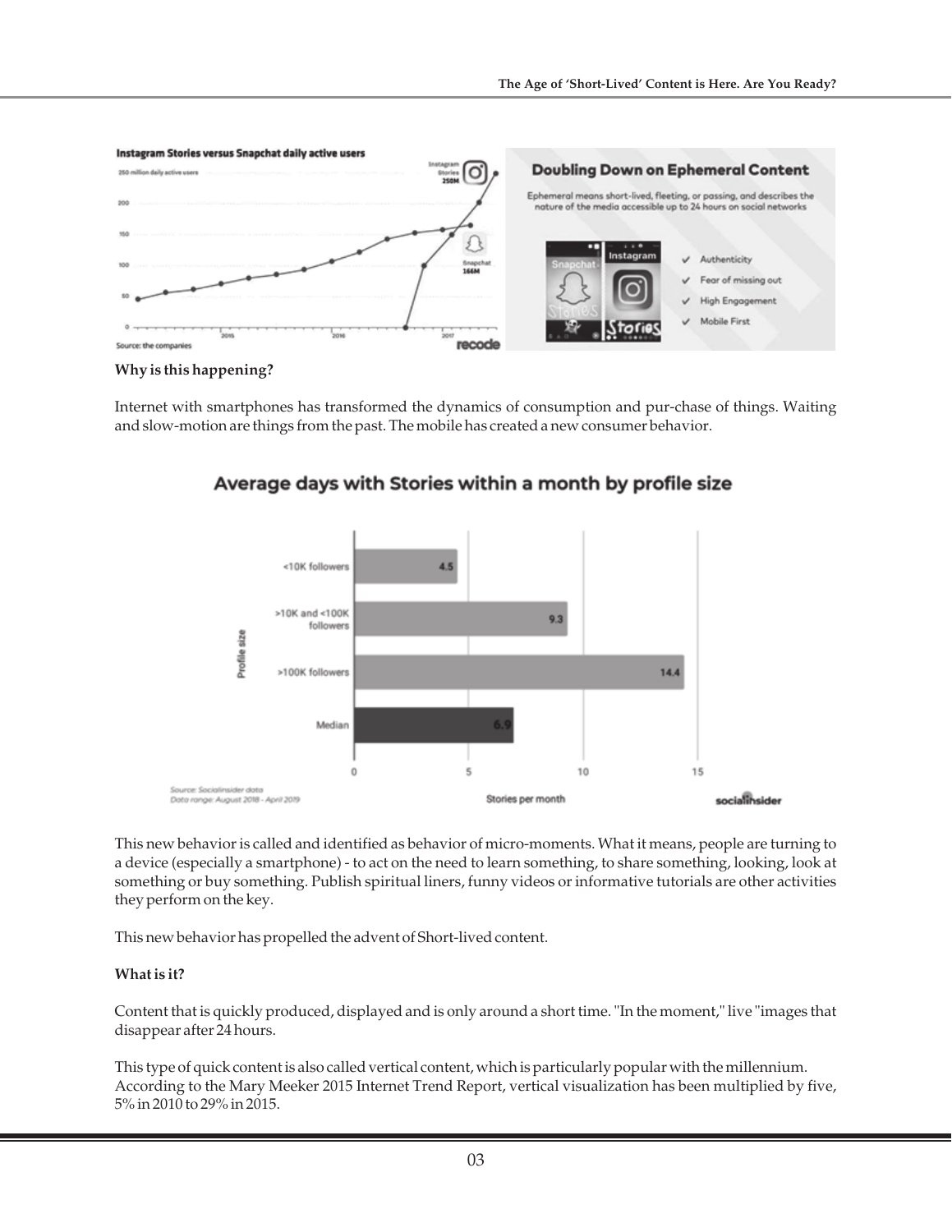## Top 5 ways brands can get through to ephemeral consumers

| Make them feel cool and trendy             |     | Index<br>21% 1.31 |
|--------------------------------------------|-----|-------------------|
| Offer innovative new products              | 32% | 1.25              |
| Let them contribute ideas for new products |     | 12% 1.23          |
| Customize or personalize your products     |     | 16% 1.21          |
| Improve their image/reputation             | 15% | 1.18              |

Question: Which of these things do you most want your favorite brands to do / provide? (Max. 3 answers) Source: GlobalWebIndex Q2 2018 Base: 4,527 Internet Users Aged 16-64

Platforms such as Snapchat, Periscope and others optimize user-generated content to create a higher awareness and commitment.

In a cluttered digital webspace, it is crucial for marketing specialists and businesses to recognize the importance of this type of content and the role it can play in any mar-keting strategy.

How to use Short-lived content to Market Your Business

Millions of Millennial and Generation Z users who crave the instance and immediate action are the target audience.

They rely on mobile content to entertain, keep themselves informed and engage with their favorite brands make mobile-first applications such as Snapchat and Instagram their go-to platforms.

Use interactive content and streaming to attract attention as below:

- Showcase the behind in production, images or videos of the scene. Let the cus-tomer see the efforts deployed in a single delivery, product, etc.
- Get influential users to approve your service or product. The mouth of the mouth goes a long way. Concentrate on the creation of defenders.
- Share inside access to VIP events that users may not be able to attend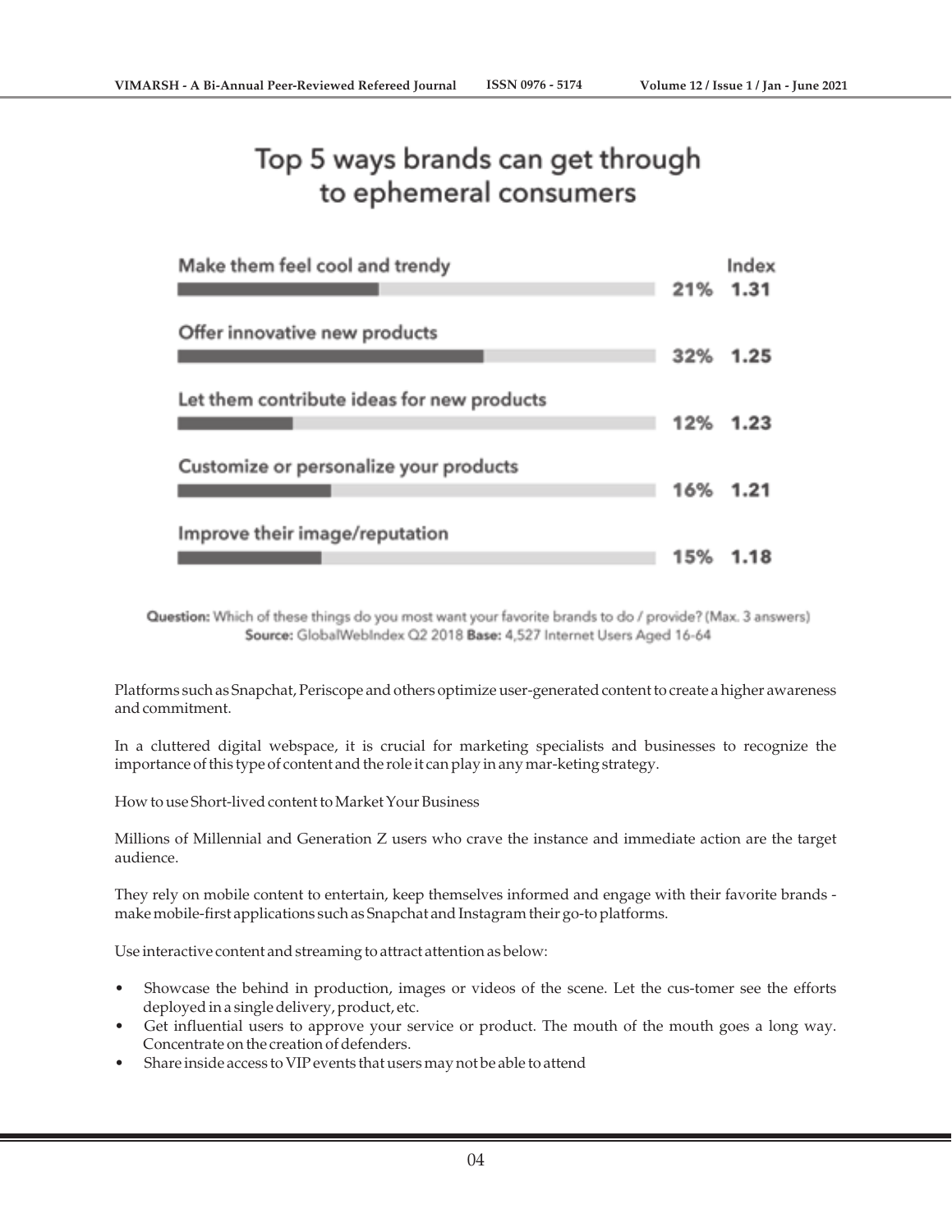- Showcase via new live streaming products
- Promote future events or releases

Short-lived content that works well

- Take users behind the scenes share tutorials and videos how
- Organize Question-Response Sessions



- Target the good audience
- Use geotag stickers and hashtags
- Collaborate with micro-influencers
- Showdown your product
- Share user-generated content

Remember, THE SPONTANEOUS ELEMENT TO SHORT-LIVED MEDIA IS IT'S DRIVING FORCE.

Remember that you can not change the short content. After all, it's live. Needless to say, the content must be original and brief every time. Like a data, keep the high dis-play frequency.

It is the impulsiveness of the posts that leads to rapid conversions and sales. The im-pulsive nature of the momentary content combined with the effectiveness of video marketing emphasizes how powerful it is using short life platforms can be for brands.

### **CONCLUSION**

Overall, short-term content has its place. Twitter, Snapchat and Instagram continue to grow in popularity and our fall enrolment seem to give way to a serious dependen-cy on short-term content.

The Z generation often seeks constant change.

The message they post is temporary content, but the impact it creates is durable. Short-term content keeps the Z gene engaged through animations, online purchas-es, catch up with news and much more.

It's definitely a marketing trend that doesn't seem to be going away any time soon—

Let us all hail the short-lived content.